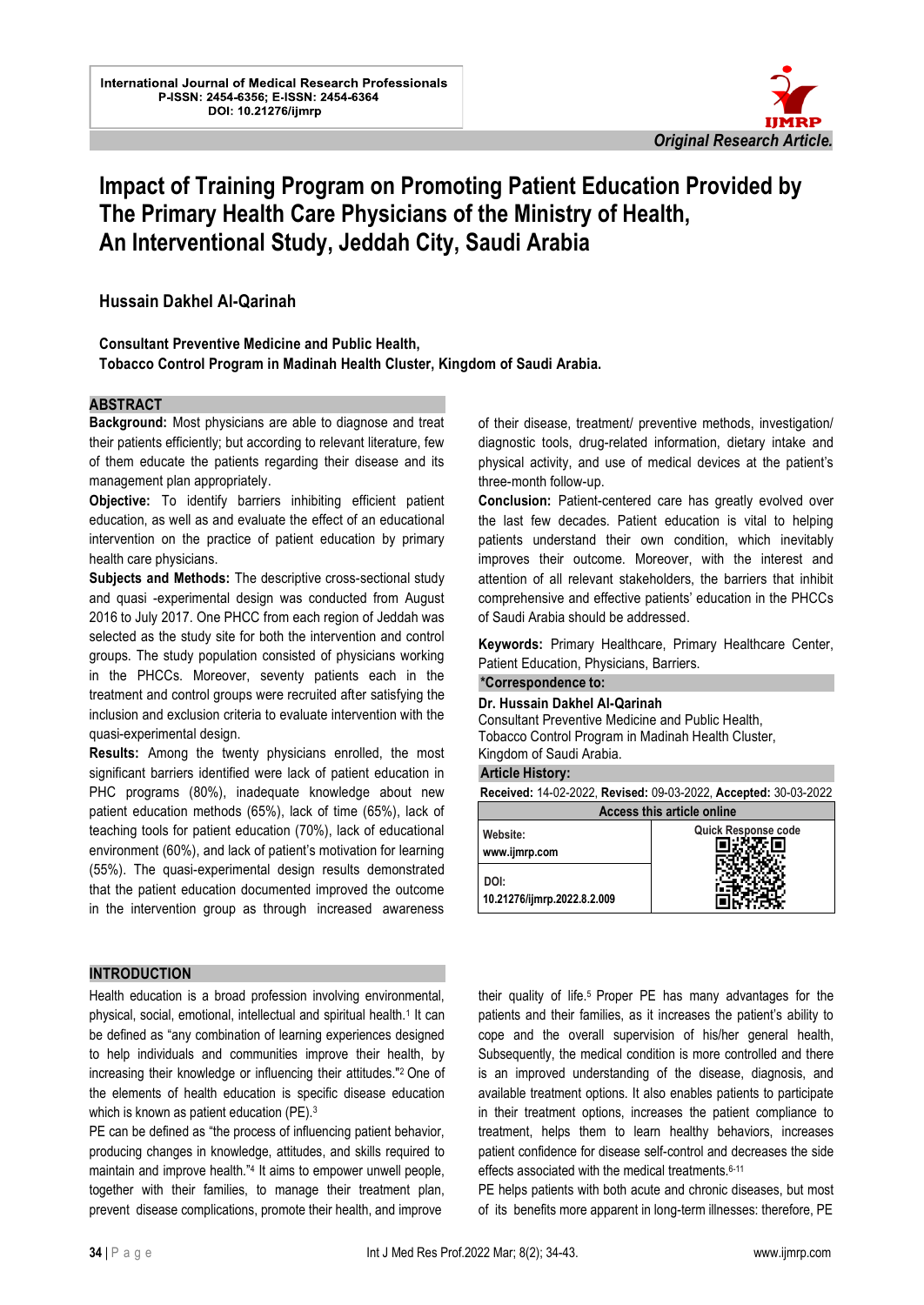is included in health care services as a continuous process delivered to patients. Educational programs should be customized according to the health care providers who are treating the chronically ill patients. Such health care providers mainly include physicians, nurses, dieticians, pharmacists, physiotherapists, social workers, occupational health specialists, and chiropodists.<sup>5</sup> According to the WHO, most patients do not obey health directions, as only less than 50% follow the treatment plan given by their health care providers. Most physicians are able to diagnose and treat their patients efficiently; few of them educate their patients appropriately. One of the main causes of this is the lack of physicians training on PE, in addition to a heavy workload and a lack of awareness about the importance of PE.5,12

In Saudi Arabia, PE is one of the requirements needed by a Primary Health Care Center (PHCC) to be accredited by the Joint Commission International (JCI) or Saudi Central Board for Accreditation of Healthcare Institutions (CBAHI).<sup>13,14</sup>

In Jeddah city, the public health administration is using the Patient and Family Education (PFE) form to activate the process of PE at the PHCCs. However, no system existed to assess, monitor, or evaluate the process of PE **.**

A lack of scientific data pertaining to the current situation, despite the high importance and known benefits of PE, necessitates further research; thus, this research assessed the current situation with regard to PE using relevant data sources, figure out the obstacles preventing the achievement of an efficient PE, and test the effect of a scientific based intervention to promote PE provided by Primary Health Care (PHC) physicians in Jeddah city.

# **METHODS**

The study was carried out in Jeddah city, a metropolitan Saudi city located in the middle of the eastern coast along the Red Sea. It is known as the Bride of the Red Sea and is considered the economic and tourism capital of the country. Jeddah is the second largest city after Riyadh with a population estimated around 4,082,184, among whom 1,952,891 are Saudis.15Public health, prevention, and health promotion issues are managed by the public health administration of the health directorate of the Jeddah region with "health education" as one of its primary units. Its mission is to educate individuals and communities, through the provision of information and skills, to enable them to take responsibility for their health. Primary healthcare services are offered by almost all Primary Health Care Centers (PHCCs) in Jeddah city. The city of Jeddah is administratively divided into five sectors, with each containing a different number of PHCCs according to population density. The present study was conducted in selected PHCCs belonging to the Ministry of Health (MOH).

For the present study, two different research designs were used to achieve the research objectives. The study designs chosen were a descriptive cross-sectional study and a quasi-experimental design. The details of the respective study design and choice of selection are given below.

**Descriptive Cross-Sectional Design:** The descriptive crosssectional study was used to identify the obstacles preventing the achievement of efficient patient education as seen from the physician's point of view by addressing the study questionnaires to the PHC physicians. The study design was considered appropriate as it allows for the economical collection of data on the barriers perceived by physicians who have worked at a PHCC at one point in time. Moreover, the design was appropriate to analyze data quantitatively using descriptive and inferential statistics.

**Quasi-Experimental Design (non-randomized pretest-posttest control group design):** The Quasi-experimental design was used to assess the pre- and post-intervention changes in the PE provided by PHC physicians. The study checklist was filled out by the data collectors by asking the patients questions just after leaving the physician's clinic.

The study was completed in a 12-month period from August 2016 to July, 2017. The study population consisted of physicians working in the selected PHCCs. The physicians were assessed directly and were required to fill in the self-administered questionnaire having filled by the data collectors to avoid nonresponse bias. The data collectors were in turn trained by the principal investigator. The study population also included the patient population visiting selected PPHCs.

Considering, the study population consisted of both physicians working in the PHCCs and patient populations visiting different PPHC's, separate inclusion and exclusion criteria as required are outlined below.

- **Physicians:** All physicians practicing in PHCCs at the time of the research were eligible to be included in the study sample, provided they follow the inclusion and exclusion criteria. Inclusion criteria included practicing at the PHCCs of the MOH in Jeddah city, practicing at the same PHCCs for at least six months, both male and female doctors, and both Saudi and non-Saudi. Dentists and radiologists were excluded.
- **Patients:** Any patient attending the PHCCs of the MOH in Jeddah during the selected time frame was eligible for inclusion in the study sample if they fulfill the inclusion and exclusion criteria. Inclusion criteria included having any chronic diseases, both male and female patients and both Saudi and non-Saudi. Patients with acute diseases, those less than 18 years of age as ethical concerns, pregnant and lactating women, patients with psychiatric illness, speech defects as well as those with debilitating and life-threatening diseases were excluded.

The minimum number of patients desired for this study was estimated using the designated sample size software. The representative sample size was calculated depending on the average effect size of the study intervention. This average effect size of 0.5 was found through an extensive literature review of previous systematic reviews of the same intervention, and 95% CI and power of 80% was used to calculate the sample size. The final optimal sample size was revealed to be 128 with 64 in each group (the intervention group and the control group). Considering the present study as a follow-up study, the sample size was inflated around 10% to account for the non-response bias, incomplete responses, and the potential for the checklist to be filled out by the participants themselves. Therefore, the final sample size was estimated to be 140 with minimal 70 participants were enrolled in the intervention group and 70 patients enrolled in the control group. To ensure selection of a representative sample, multi-stage sampling technique was used.

In the first stage, the PHCCs were grouped into four districts according to their geographical position *as Northeast, Northwest, Center-Southwest* and *Southeast* **.**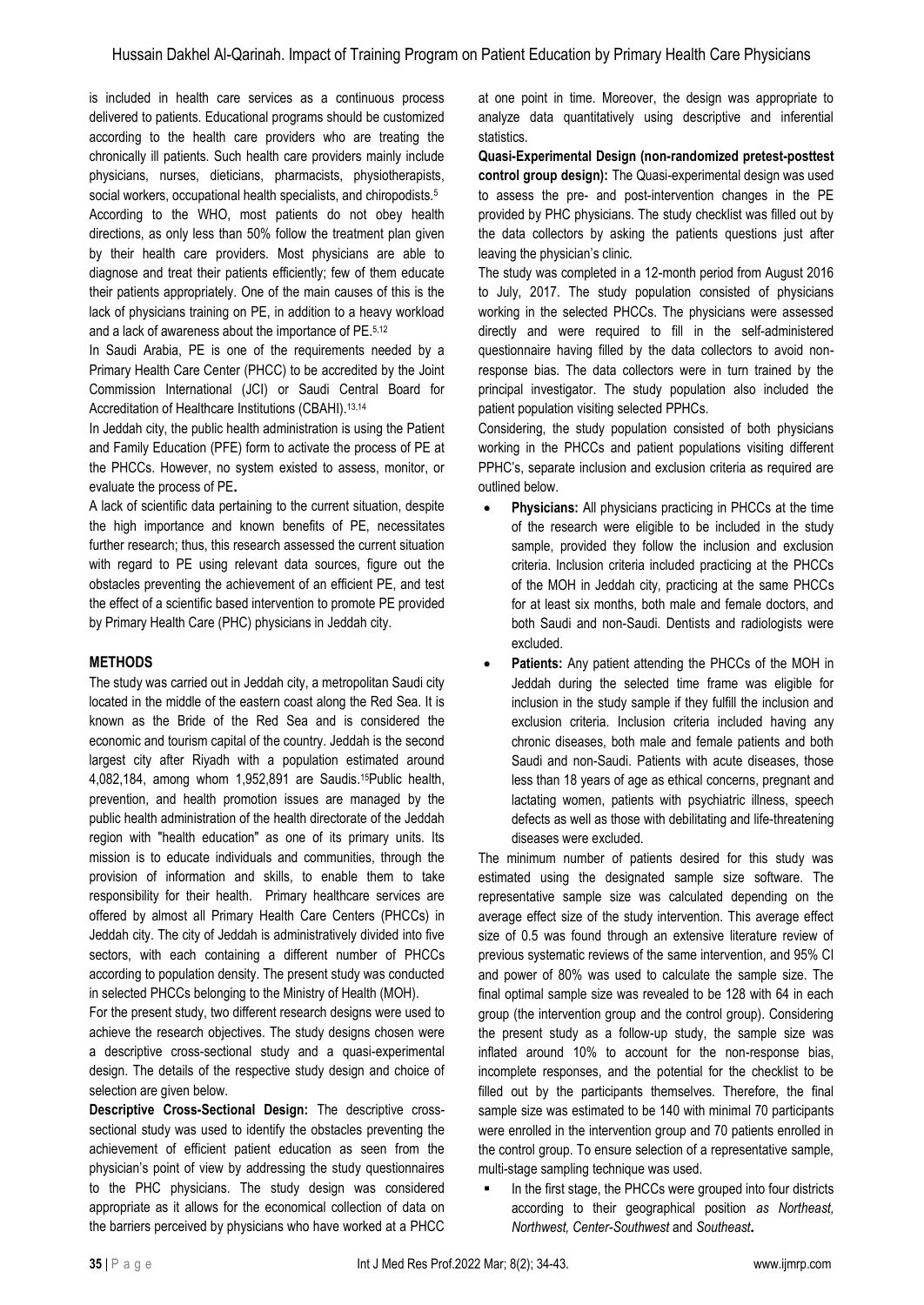- In the second stage, through simple random sampling (SRS), using a computer random number generator, two PHCC were selected from each district with one as an intervention site and the other as the control site.
- In the third stage, the list of names of the physicians working at the intervention site and control site selected in stage 2 were obtained, then, all were invited to participate in the study.
- In the fourth stage, the patients who visited the already chosen physician's clinic of the intervention and the control groups were included in the study's sample for physician's assessment, and seven patients visiting each physician was enrolled to assess physician practices.
- Exit interviews were conducted. The study checklist for patients was filled out by the data collectors by asking the selected patients (for both intervention and control groups) immediately upon leaving the physicians' clinics.

An educational intervention for physicians was developed after extensive literature review and expert counseling. The educational intervention used in the present study was developed based on the systematic reviews from the Cochrane Effective Practice and Organisation of Care Group and delivered in the following way to physicians being recruited in the intervention group.<sup>16</sup>

**The Control Group:** The physicians working in the PHCCs recruited for the Control group did not receive the following educational intervention.

**The Intervention Group:** The physicians working in the PHCCs being recruited in the Intervention group received the educational intervention. They received the following educational intervention:

The education material related to patient education that included good clinical practice guidelines, as well as elements, benefits and advantages of PE was distributed to the selected physicians. These materials were in the form of printed materials and were delivered by the data collectors trained by the investigator.<sup>17</sup>

The investigator trained the data collectors who met with the physicians in the intervention group in their practice settings (faceto-face visit) and delivered information related to the importance and the benefits of PE. The visits were held individually in the physicians' clinics and the duration of each visit was approximately 15 to 20 minutes.18-20

Primary data was collected in the present study. As the study population included both physicians working in the PHCCs as well as the patients visiting these PHCC, two separate sets of data were used for the respective population. In the present study, the principal investigator meet with the data collectors and trained them appropriately and comprehensively so that they understood each and every details related to the process of data collection. There were 25 data collectors being hired who helped in the current study to collect data.

The self-administered structured, closed ended questionnaire designed in English was used to identify barriers faced by the physicians. The questionnaire helped identify the obstacles preventing the achievement of efficient PE as seen from the physicians' point of view. The validated questionnaire was adopted from a previous study done in Najran Armed Forces Hospital.<sup>21</sup>

The questionnaire consists of two parts: the first part collected demographic, education and work experience information for the

study participants (gender, age, nationality, language, marital status, qualifications and years of experience). The second part included questions used to identify the perceived barriers inhibiting efficient patient education by primary health care physicians. The reliability and feasibility of the checklist were ensured during the pilot study. Furthermore, to test the content validity, the questionnaire was distributed to a group of consultants with considerable experience in the field of patient education in order to obtain their opinions prior to the study. The questionnaires were filled out by the physicians working at the selected PHCCs both at the intervention site and Control site at baseline (start of the study). The questionnaire was filled out prior to intervention (outreach visit and printed material) to avoid any bias.

The primary data was also collected from the patients being recruited for the current study from both the intervention site and the control site. The closed ended questionnaire consisted of a checklist of variables included in the MOH - PFE form and was used to assess the changes in the patient education level incurred due to the PE provided by the PHC physicians.

The patient's questionnaire collected information related to the patient's education about his/her health (health problem, medical investigation, medication, nutrition, exercises, and medical devices). The same questionnaire was filled out by patients irrespective of whether they were in the intervention group or the control group. The exit interview was performed with the patients after their physician appointment. More specifically, the data collectors completed the patient checklist by interviewing each patient just after leaving the physician's clinic.

The assessment of patients recruited for the intervention and the control group were done as follows:

Pre-assessment (baseline assessment) for patients, both in the intervention and the control groups. This was done as the baseline and was completed at the start of the study.

Three-months post-intervention assessment was done for both groups (patients randomized to the intervention group and the control group).

Considering ethics involving human subjects are paramount the ethical issues were taken into consideration during this study. Informed verbal consent was obtained from all participating physicians and patients prior to recruitment in the study and detailed information related to all risks and benefits were given to them participating physicians.

The data collected were analyzed using SPSS version 21 (IBM). Descriptive statistics were performed, where categorical variables were presented as frequency and percentage. Bivariate analysis was performed to evaluate the intervention impact. The binary responses from patient's questionnaires were compared between the intervention group and the control group at the baseline and the three-month follow-up. Initially, cross tabulation was performed, and values were demonstrated as frequency and percentages. Chi square statistics were also performed to compare awareness about disease, treatment and preventive methods, investigations, drug related awareness, food intake and physical activity and getting/ using medical devices both at the baseline (pre-assessment) as well as the three-month follow-up. P-value  $\leq$  0.05 was considered significant. Cross tabulation was performed, and values were demonstrated as frequency and percentages. P-value ≤ 0.05 was considered significant.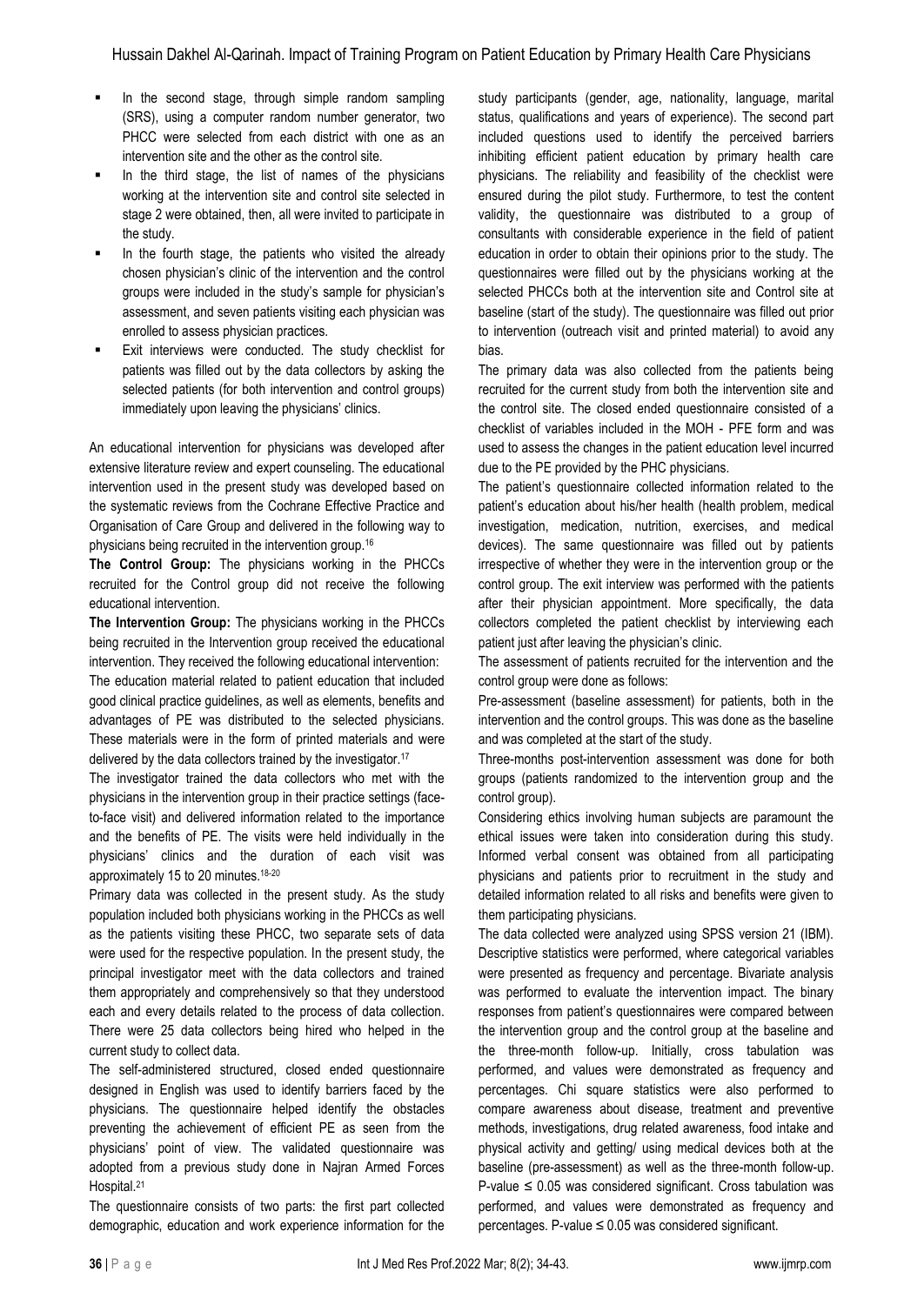| <b>WORKING SITUATION</b>                                            | n              | Percentage |
|---------------------------------------------------------------------|----------------|------------|
| Inadequate knowledge about new patient education methods            |                |            |
| Yes                                                                 | 13             | 65%        |
| No                                                                  | $\overline{7}$ | 35%        |
| Lack of patient education in PHC programs                           |                |            |
| Yes                                                                 | 16             | 80%        |
| No                                                                  | 4              | 20%        |
| Job satisfaction                                                    |                |            |
| Yes                                                                 | 10             | 50%        |
| No                                                                  | 10             | 50%        |
| <b>Salary insufficiency</b>                                         |                |            |
| Yes                                                                 | 7              | 35%        |
| No                                                                  | 13             | 65%        |
| Lack of time                                                        |                |            |
| Yes                                                                 | 13             | 65%        |
| No                                                                  | $\overline{7}$ | 35%        |
| <b>EDUCATIONAL FACILITIES BARRIERS</b>                              |                |            |
| Lack of teaching tool for patient education                         |                |            |
| Yes                                                                 | 14             | 70%        |
| No                                                                  | 6              | 30%        |
| Lack of good educational environment                                |                |            |
| Yes                                                                 | 12             | 60%        |
| No                                                                  | 8              | 40%        |
| Lack of coordination with Health Education Division                 |                |            |
| Yes                                                                 | 12             | 60%        |
| No                                                                  | 8              | 40%        |
| <b>PATIENT'S CHARACTERISTICS BARRIERS</b>                           |                |            |
| Lack of common language and culture for communication with patients |                |            |
| Yes                                                                 | 4              | 20%        |
| No                                                                  | 16             | 80%        |
| Lack of patient's motivation for learning                           |                |            |
| Yes                                                                 | 11             | 55%        |
| No                                                                  | 9              | 45%        |
| Existence of anxiety and pain in patients                           |                |            |
| Yes                                                                 | 7              | 35%        |
| No                                                                  | 13             | 65%        |

|  |  |  | Table 1: Barriers identified by Physicians working at PHCCs |
|--|--|--|-------------------------------------------------------------|
|--|--|--|-------------------------------------------------------------|

**Table 2: Comparison between the Intervention and the control groups at the three-month follow-up**

| <b>DISEASE INFORMATION</b>      | <b>Intervention Group</b><br>$(n = 70)$ | <b>Control Group</b><br>$(n = 70)$ | Total<br>$(n = 140)$ | P-value |
|---------------------------------|-----------------------------------------|------------------------------------|----------------------|---------|
|                                 |                                         |                                    |                      |         |
| Yes                             | 67 (95.7)                               | 41 (58.6)                          | 108(77.1)            | 0.001   |
| No                              | 3(4.3)                                  | 29 (41.4)                          | 32(22.9)             |         |
| <b>Cause of Disease</b>         |                                         |                                    |                      |         |
| Yes                             | 65 (92.9)                               | 38 (54.3)                          | 103 (73.6)           | 0.001   |
| No                              | 5(7.1)                                  | 32(45.7)                           | 37(26.4)             |         |
| <b>Symptom of Disease</b>       |                                         |                                    |                      |         |
| Yes                             | 65 (92.9)                               | 46 (65.7)                          | 111 (79.3)           | 0.001   |
| No                              | 5(7.1)                                  | 24 (34.3)                          | 29 (20.7)            |         |
| <b>TREATMENT AND PREVENTION</b> |                                         |                                    |                      |         |
| <b>Treatment Options</b>        |                                         |                                    |                      |         |
| Yes                             | 62 (88.6)                               | 43 (61.4)                          | 105 (75)             | 0.001   |
| No                              | 8(11.4)                                 | 27(38.6)                           | 35(25)               |         |
| <b>Preventive Methods</b>       |                                         |                                    |                      |         |
| Yes                             | 62 (88.6)                               | 28 (40)                            | 90(64.3)             | 0.001   |
| No                              | 8(11.4)                                 | 42 (60)                            | 50(35.7)             |         |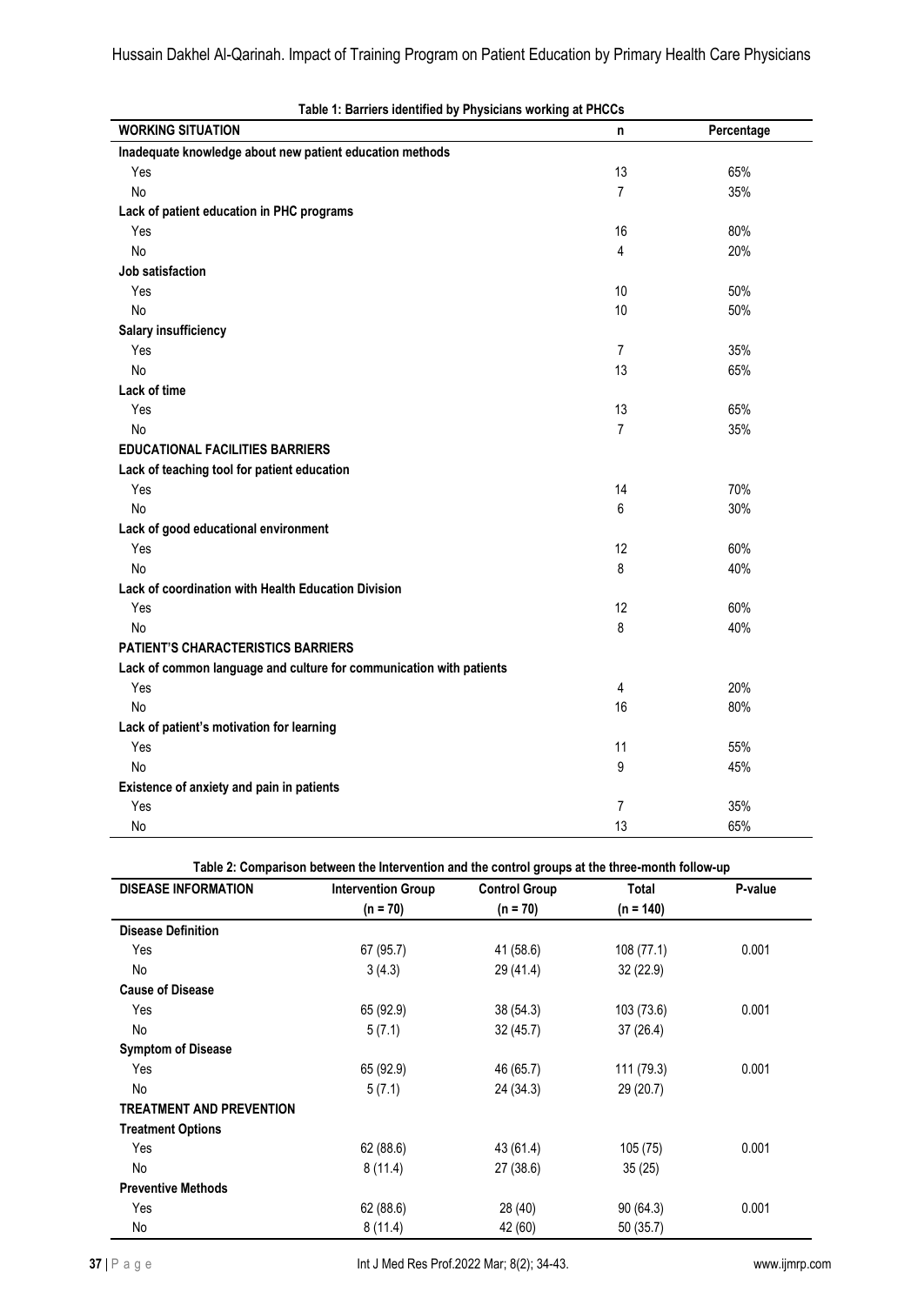**INVESTIGATIONS Indication for Investigation** Yes 48 (68.6) 30 (42.9) 78 (55.7) 0.004 No 19 (27.1) 29 (41.4) 48 (34.3) Not Applicable 3 (4.3) 11 (15.7) 14 (10) **Conducting Test** Yes 46 (65.7) 24 (34.3) 70 (50) 0.001 No 21 (30) 38 (54.3) 59 (42.1) Not Applicable 3 (4.3) 8 (11.4) 11 (7.9) **Investigation result date** Yes 48 (68.6) 31 (44.3) 79 (56.4) 0.015 No 18 (25.7) 31 (44.3) 49 (35) Not Applicable 12 (8.6) 4 (5.7) 8 (11.4) 12 (8.6) **DRUG AWARENESS Drug Name** Yes 39 (55.7) 32 (45.7) 71 (50.7) 0.140 No 31 (44.3) 35 (50) 66 (47.1) Not Applicable  $0 (0)$  3 (4.3) 3 (2.1) **Drug Dose** Yes 59 (84.3) 63 (90) 122 (87.1) 0.272 No 11 (15.7) 6 (8.6) 17 (12.1) Not Applicable 1 (0.7) 1 (0.7) 1 (0.7) **Drug administration** Yes 65 (92.9) 64 (91.4) 129 (92.1) 0.347 No  $5(7.1)$   $4(5.7)$   $9(6.4)$ Not Applicable 2 (2.9) 2 (1.4) **Drug duration** Yes 64 (91.4) 47 (67.1) 111 (79.3) 0.002 No 6 (8.6) 22 (31.4) 28 (20) Not Applicable 1 (1.4) 1 (0.7) **Drug contraindication** Yes 35 (50) 17 (24.3) 52 (37.1) 0.003 No 35 (50) 50 (71.4) 85 (60.7) Not Applicable 0 (0) 3 (4.3) 3 (2.1) **Drug side-effects** Yes 29 (41.4) 25 (35.7) 54 (38.6) 0.191 No 41 (58.6) 42 (60) 83 (59.3) Not Applicable 3 (4.3) 3 (2.1) **AWARENESS OF FOOD AND EXERCISE Recommended Food** Yes 53 (75.7) 38 (54.3) 91 (65) 0.013 No 17 (24.3) 32 (45.7) 49 (35) **Food to Avoid** Yes 59 (84.3) 41 (58.6) 100 (71.4) 0.001 No 11 (15.7) 29 (41.4) 40 (28.6) **Appropriate Exercise** Yes 50 (71.4) 18 (25.7) 68 (48.6) 0.001 No 20 (28.6) 52 (74.3) 72 (51.4) **AWARENESS OF MEDICAL DEVICES Obtaining Medical Devices** Yes 49 (70) 26 (37.1) 75 (53.6) 0.001 No 34 (24.3) 12 (17.1) 22 (31.4) 34 (24.3) Not Applicable 9 (12.9) 22 (31.4) 31 (22.1) **Using Medical Devices** Yes 48 (68.6) 25 (35.7) 73 (52.1) 0.001 No 36 (25.7) 36 (25.7) 36 (25.7) 37 (18.6) 23 (32.9) 36 (25.7)

Hussain Dakhel Al-Qarinah. Impact of Training Program on Patient Education by Primary Health Care Physicians

Not Applicable 9 (12.9) 22 (31.4) 31 (22.1)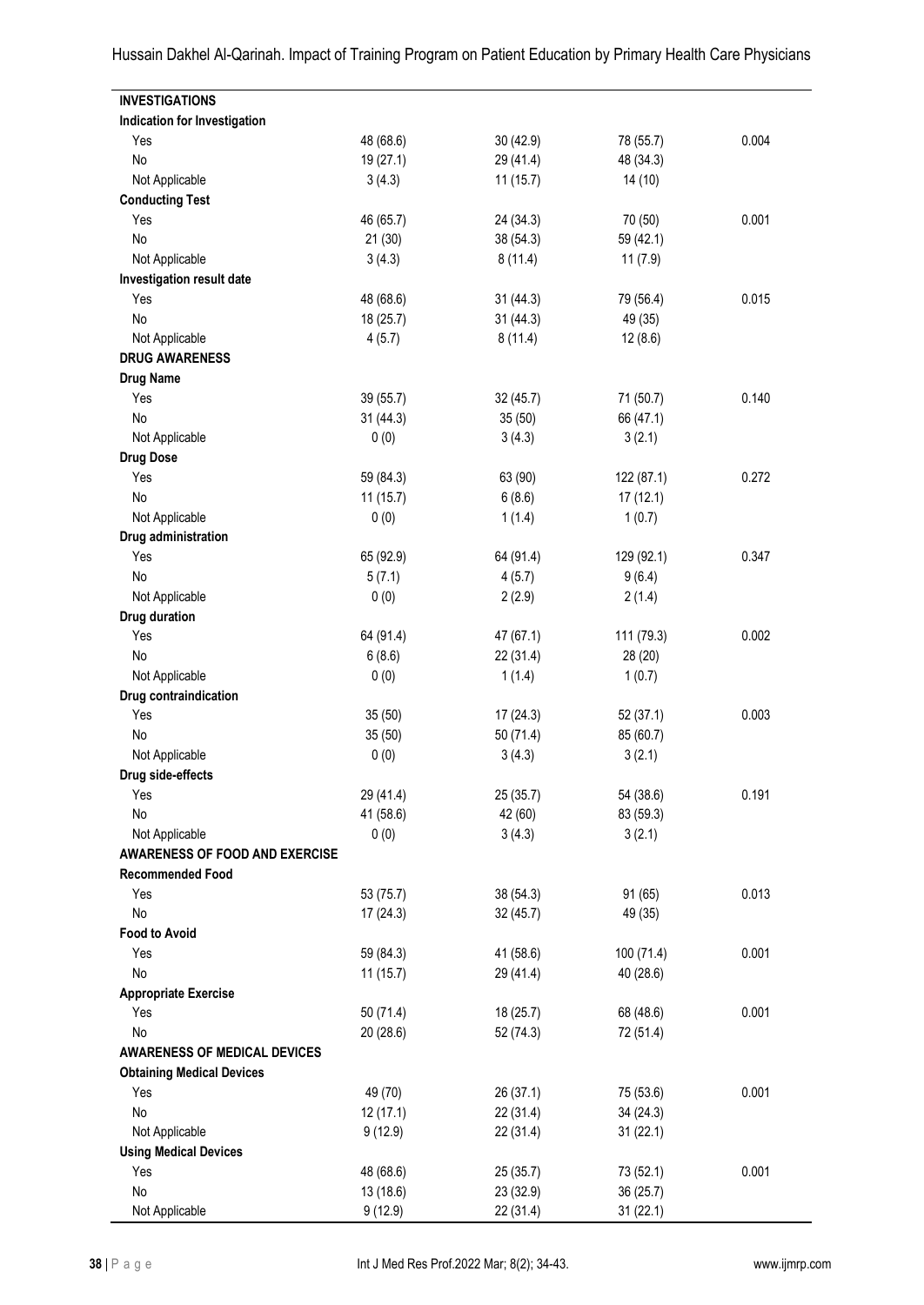

**Figure 1: Qualification of the respondents (Physicians working at PHCCs)**



**Figure 2: Working experience of the respondents (Physicians working at PHCCs)**

### **RESULTS**

In the present study, twenty physicians currently working at selected PHCCs were recruited. Ten physicians were recruited from the chosen intervention and control sites for the intervention group, 3 (15%) were recruited each from Al-Marwah and Al-Rabwah while 2 (10%) each were recruited from Al-Jameah and Kilo-14. Moreover, for the Control site, 2 (10%) each were recruited from Al-Rehab and Goyezah while 3 (15%) were recruited each from Al-Zahra and Al-Sulimaniah.

Among the twenty physicians included in the study, the majority (70%) were female. Similarly, 14 physicians (70%) were thirty years of age or older. Of the physicians interviewed, only five (25%) had non-Saudi nationality. All twenty physicians could speak Arabic. Figure 1 provides details of the qualification of the respondents. Among twenty physicians, 13 (65%) had bachelor's degree. The physician's years of work experience were summarized in Figure 2.

Table 1 provides details of the working situation barriers identified by physicians while communicating about patient education. Among the five parameters of the working situation barriers, the most significant were the lack of patient education in PHC programs (80%), inadequate knowledge about new patient education methods (65%) and the lack of time (65%). As regards the educational facilities barriers identified by physicians, while communicating about patient education, lack of teaching tool for patient education ranked first (70%), followed by lack of educational environment (60%) and lack of co-ordination with the Health Education Division (60%). Concerning the patient's characteristic barriers highlighted by physicians while communicating about patient education, the most significant were lack of patient's motivation for learning (55%), followed by anxiety and pain demonstrated by patients (35%). Only twenty percent (one fifth) of the physicians were of the view that the lack of common language and culture for communication with patients serves as a barrier in communicating patient education.

## **Comparison between the Intervention and the control groups at the three-month follow-up**

The education of patients related to disease definition, cause of disease and symptoms of disease were compared between the intervention and the control group at the three-month follow-up. There was a significant difference in patient education related to disease definition, cause of disease and symptoms of disease between the intervention and the control group at the three-month follow-up as shown in Table 2. A greater proportion of patients in the intervention group were aware of the disease definition as compared to the control group at the three-month follow-up  $(95.7\% \text{ Vs. } 58.6\%;$  p-value = 0.001). Similarly, a higher proportion of patients in the intervention group were aware of the cause of the disease or the etiology as compared to the control group at the three-month follow up  $(92.9\% \text{ Vs. } 54.3\%; \text{ p-value } = 0.001)$ . Moreover, an increased proportion of patients in the intervention group were aware of symptoms of the disease as compared to the control group at the three-month follow-up (92.9% Vs. 65.7%; p $value = 0.001$ ).

The education of patients related to treatment options and preventive methods were compared between the intervention and the control group at the three-month follow-up. There was significant difference in patient education related to treatment options and preventive methods between the intervention and the control group at the three-month follow-up as shown in Table 2. A greater proportion of patients in the intervention group were aware of treatment options as compared to the control group at the three-month follow-up  $(88.6\% \text{ Vs. } 61.4\%; \text{ p-value } = 0.001).$ Similarly, higher proportion of patients in the intervention group were aware about preventive methods for disease as compared to the control group at the three-month follow-up (88.6% Vs. 40%; p $value = 0.001$ ).

The education of patients related to awareness of investigation and diagnostics was compared between the intervention and the control group at the three-month follow-up. There was a significant difference in patient education related to indication for investigation, how to conduct a test and investigation result date between the intervention and the control group at the three-month follow-up as shown in Table 2. Greater proportion of patients in the intervention group were aware about indication for investigation as compared to the control group at the three-month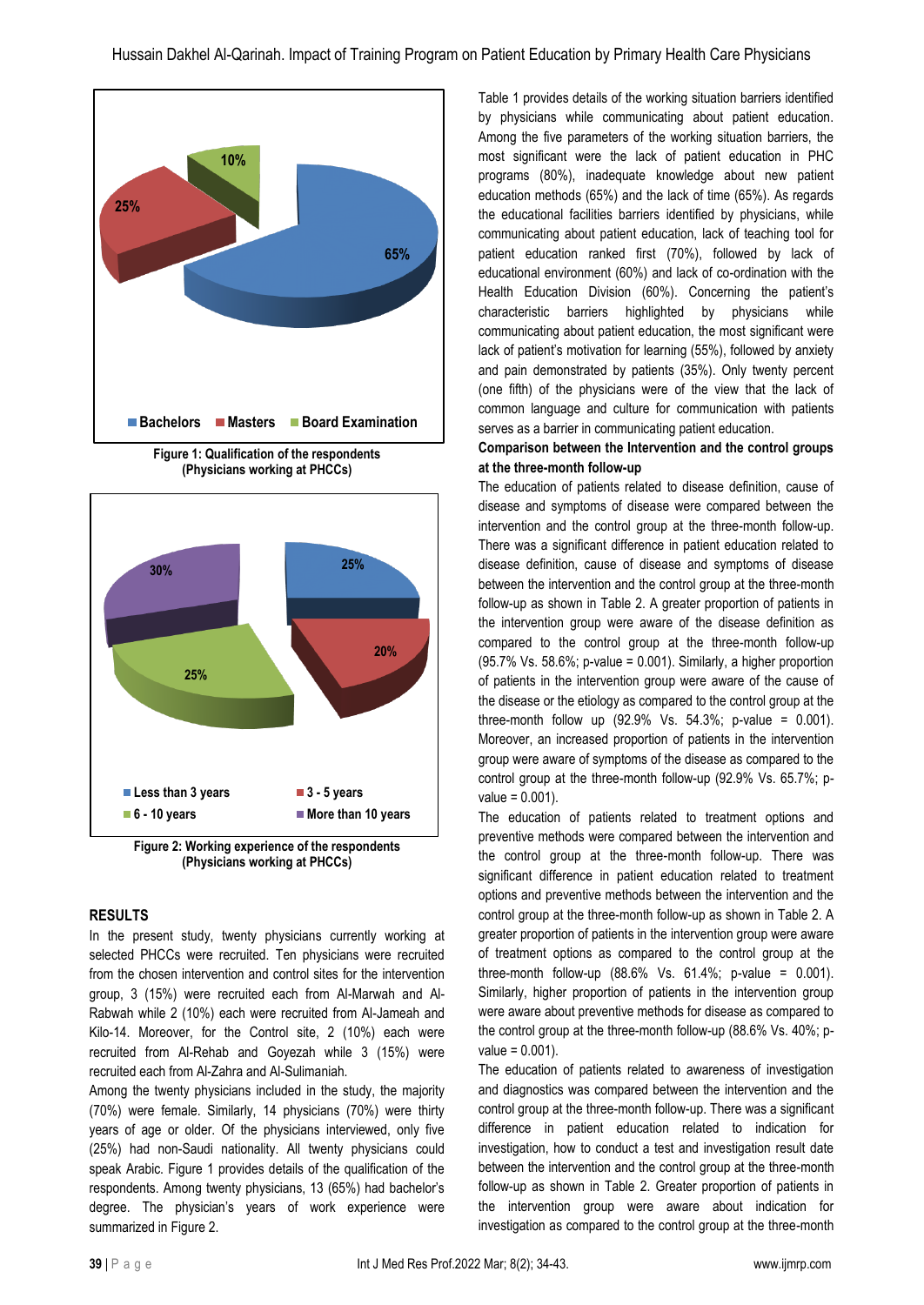follow-up (68.6% Vs. 42.9%; p-value =  $0.004$ ). Similarly, a higher proportion of patients in the intervention group were aware of conducting test as compared to the control group at the threemonth follow-up (65.7% Vs. 34.3%; p-value = 0.001). Moreover, an increased proportion of patients in the intervention group were aware of investigation result date as compared to the control group at the three-month follow-up (68.6% Vs. 44.3%; p-value = 0.001). The education of patients related to drug indicated or prescribed was compared between the intervention and the control group at three-month follow-up. The following items were compared between the intervention and the control group at the three-month follow-up: awareness about drug name, drug dose, administration, dosage, duration, contraindication and side-effects. There was no significant difference in patient awareness related to awareness of drug name, drug dose, administration, and sideeffects between the intervention and the control group at thethree-month follow-up as shown in Table 2. However, a significant difference was identified between the intervention and control groups relating to awareness of drug duration and drug contraindication at the three-month follow-up. A significantly, greater proportion of patients in the intervention group (91.4%) were well aware of drug duration compared to 67.1% in the control group (p-value = 0.002). Moreover, a significantly higher proportion of patients in the intervention group (50%) were well aware of drug contraindication compared to 24.3% in the control  $group (p-value = 0.003)$ .

The education of patients related to dietary food intake and physical activity were compared between the intervention and the control group at the three-month follow-up. There was a significant difference in patient education related to the recommended food, food to avoid and appropriate exercise awareness between the intervention and the control group at the three-month follow-up as shown in Table 2. A greater proportion of patients in the intervention group were aware of the recommended food as compared to the control group at the three-month follow-up (75.7% Vs. 54.3%; p-value = 0.013). Similarly, a higher proportion of patients in the intervention group were aware of food to avoid as compared to the control group at the three-month follow-up of three month  $(84.3\% \text{ Vs. } 58.6\%; \text{ p-value } = 0.001).$  Finally, significantly higher proportion of patients in the intervention group were aware about appropriate exercises as compared to the control group at follow-up  $(71.4\% \text{ Vs. } 25.7\%; \text{ p-value} = 0.001).$ 

The education of patients related to awareness of medical devices was compared between the intervention and the control group at the three-month follow-up. There was a significant difference in patient education related to awareness of obtaining medical devices and using medical devices between the intervention and the control group at the three-month follow-up as shown in Table 2. A greater proportion of patients in the intervention group were aware on how to get medical device as compared to the control group at the three-month follow-up (70% Vs. 37.1%; p-value = 0.001). Similarly, a higher proportion of patients in the intervention group were aware of using medical devices as compared to the control group at the three-month follow-up (68.6% Vs. 35.7%; p $value = 0.001$ ).

### **DISCUSSION**

The descriptive cross-sectional study and quasi-experimental design was conducted to identify barriers inhibiting efficient patient education and to evaluate the effect of an educational intervention on the practice of patient education by primary health care physicians of the ministry of health in Jeddah city. The research carried significant importance considering the scarcity of literature assessing whether or not primary healthcare physicians provide proper and sufficient information to their patients. additionally, the research and measured the effect of an intervention directed toward those physicians in the process of patient education in Saudi Arabia. The patient's education is vital as it aims to instill knowledge and information into people in order to increase their awareness of personal health benefits and detriments.

The present study highlighted that the most important barriers identified by physicians working at PHCC were job satisfaction, lack of time, lack of continuing medical education and teaching tools for patient education, lack of co-ordination with the health education division and lack of patient's motivation for learning.

The study conducted in Saudi Arabia reported that compliance among diabetic patients regarding diet (56.7%) and exercise (43.4%) was found in a lesser number of subjects than compliance to medication  $(77.1\%)$  and follow up  $(76.1\%)$ .<sup>22</sup> Thus, more health education with patients regarding various aspects of diabetes and its management is helpful in improving their compliance. Another study, identifying the barriers, and the organizational factors affecting patient education conducted at Mashhad University of Medical Sciences (MUMS) reported that 79.4% of physicians considered lack of time to be the largest barrier to patient' training and 72% of the hospital managers ruled out the possibility of role play training.<sup>23</sup>

The study carried out among 415 physicians to assess patient education and physicians' attitudes concluded that patient education was quite a wide-ranging activity among young physicians and attitudes were more or less positive. Importantly, this is the case although social influences did not strongly support patient education and there were a lot of barriers, especially a lack of time, too many patients and administrative tasks.24 A study that surveyed 1,030 physicians (70% private practice) related to dietary counseling reported that the perceived barriers to delivery of dietary counseling were lack of time, patient noncompliance, inadequate teaching materials, lack of training in counseling, lack of knowledge, inadequate reimbursement, and low physician confidence.25Another study highlighted that the most important barriers for patient education were high work load, a mismatch of personnel to patients, job dissatisfaction, lack of managerial attention and inadequate funding for patient education.<sup>26</sup>

The possession of an educative attitude by healthcare physicians is essential while undergoing training to acquire competency in therapeutic patient education (TPE). The time-related ("the right moment, how much time it takes"), the recognition of the benefits of TPE (to health care professionals' personal well-being), the sharing of emotions and feelings (quality of exchanges), the professional nature of TPE (educational competencies required), the holistic, interdisciplinary approach (complexity of the person and value of teamwork), the educational nature of the care relationship (education is an integral part of care) and the ethical dimension (introspection is essential) are integral for efficient patient education.<sup>27</sup>

Patient education as an intervention was evaluated in the quasiexperimental design of the current study, the study reported an improved outcome in the intervention group as demonstrated by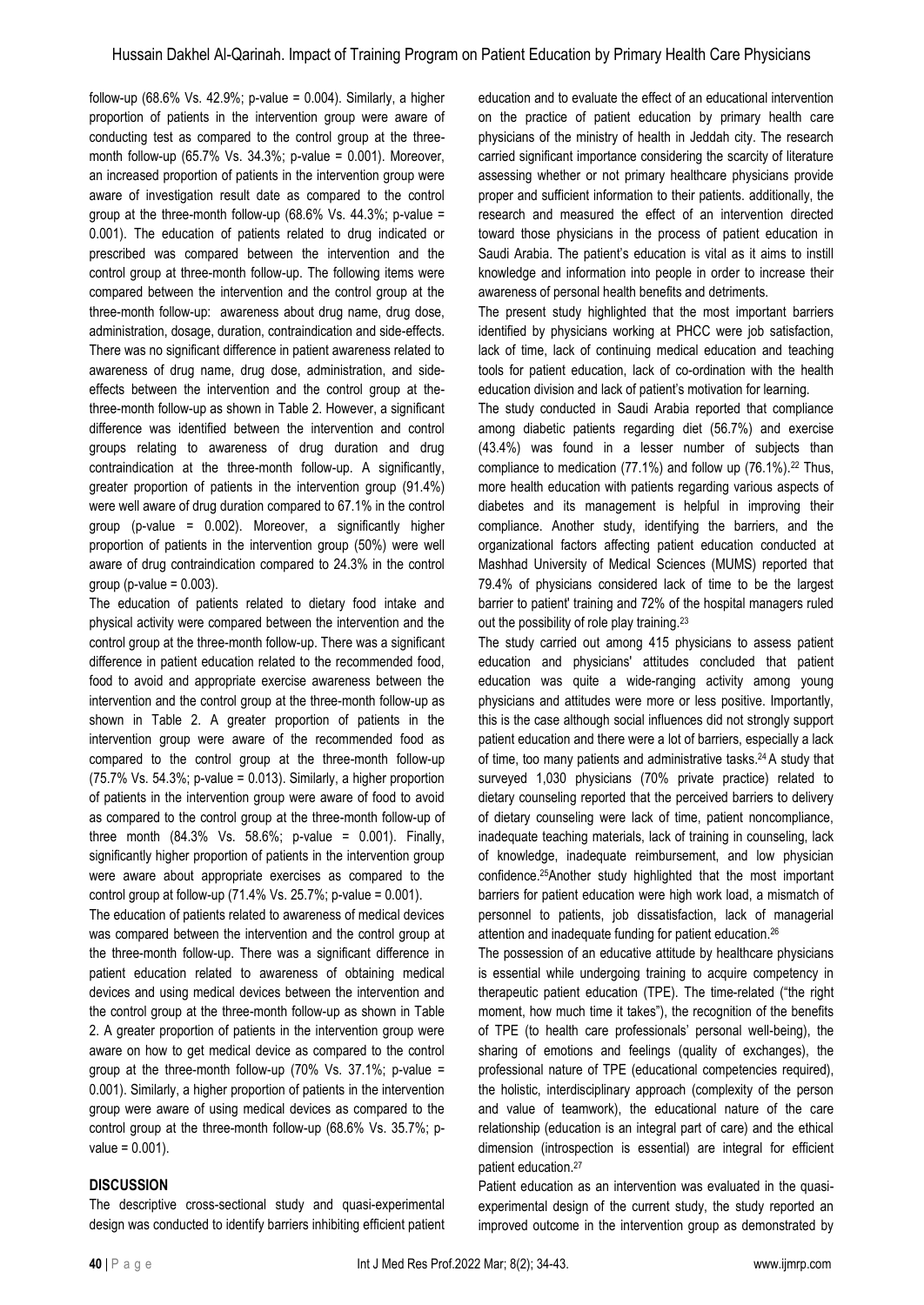increased awareness about disease, treatment/ preventive methods, investigation/ diagnostic tools, drug related information, dietary intake and physical activity, and use of medical devices.

There is sufficient literature that evaluated the impact of patient education. A quasi-experimental, prospective and comparative study that evaluate the knowledge that diabetic patients have about their disease before and after implementing a Diabetes Education Program reported improved patient outcome in these diabetic patients.<sup>28</sup> Another study, a quasi-experimental, prospective study involving an intervention group and a control group of individuals (Coronary Obstructive Pulmonary Diseases patients) followed-up for 12 months and reported that the implementation of awareness programs directed towards healthcare professionals as well as patients in the context of PC can produce an increase in the quality of life and a decrease in the disease exacerbation, compared to standard clinical practice.<sup>29</sup> Another study evaluated the effects of a patient education program as compared to a traditional education program and made assessment based on a short-term (at discharge), mediumterm (6-month follow-up) and long-term (12-month follow-up) basis in a multicenter quasi-experimental control group study of patients with coronary heart disease, researchers reported an overall good acceptance, a small treatment effect in the primary outcome variable (patients' knowledge), and improved secondary outcomes, such as attitude towards medication, planning of physical activity, psychological quality of life and satisfaction with the education program.<sup>30</sup>

Another quasi-experimental study conducted in Nigeria reported that the introduction of a multidisciplinary patient centered selfmanagement education programme improved key diabetes outcome measures for patients attending diabetes outpatient clinics at two hospitals.<sup>31</sup>

# **STRENGTHS OF THE STUDY**

The study has certain strengths enhanced its value in terms of the implications of its findings. The strengths of the study are as follows:

- The present study used both a descriptive cross-sectional study and quasi-experimental design which were valid to address the desired objectives. The quasi-experimental design evaluated the impact of intervention (Patient Education) while the descriptive cross-sectional study helped in identification of the barriers experienced by physicians in effective patient education related to illness.
- The intervention was developed with the expert opinion and relevant literature along with the consideration of Saudi culture so that physicians can well adapt and have increased acceptability of intervention.
- An adequate number of patients were recruited as estimated by sample size in both the intervention and control group to assess the impact of intervention.
- The participants in the present study were recruited randomly from all four regions of Jeddah without the selection bias. This has increased the generalizability and external validity of the findings.
- The research was conducted according to the ethical guidelines and the anonymity/ confidentiality of the participants response was maintained throughout the research.

## **LIMITATIONS OF THE STUDY**

The study has certain limitations; thereby the findings of the present study should be interpreted with caution. The limitations of the study are as follows:

- In the study conducted the same patients were not evaluated post-intervention at three-month follow-ups. The change in patient characteristics would have influenced the findings in terms of the impact of patient education. However, this could be argued that as physicians were intervened in the intervention group, and similar physicians seen patients in the intervention and the controls group respectively, this would have possibly limited the bias.
- Secondly, to identify the barriers a closed-ended questionnaire was developed with the help of expert opinions and a pilot study for content validity, but a qualitative study would have been more revealing and useful in identifying more relevant themes/ barriers as experienced by the physicians in patient education.
- Thirdly, to identify the barriers encountered by physicians a focus group discussion with relevant stake holders would have been very useful.
- For the patient assessment checklist, no information related to demographics (i.e. age, gender, marital status, ethnicity), education status and disease condition have been collected. Such information would have been valuable to better evaluate the impact of intervention.
- The present study was conducted in all regions of Jeddah, the inclusion of study site from remote/ rural areas as well as other cities would have increased the generalizability and external validity of findings.

# **CONCLUSION**

The most important barriers identified by physicians working at the PHCCs were job satisfaction, lack of time, lack of continuing medical education and teaching tools for patient education, lack of co-ordination with the health education division and lack of patient's motivation for learning. Importantly, the patient education performed improved the outcome in the intervention group as demonstrated by increased awareness of disease, treatment/ preventive methods, investigation/ diagnostic tools, drug related information, dietary intake and physical activity, and use of medical devices. Considering the patient centered care which has evolved over the last few decades, patient education is vital in helping patients to better understand their own condition, which inevitably improves their outcome.

In the light of the present study, we could make the following recommendations:

- The Ministry of Health in Saudi Arabia should take necessary steps to increase the job satisfaction of physicians working at PHCCs. This can be accomplished by offering incentives, opportunities for learning and other benefits.
- Physicians often feel over-burdened and thus could not possibly better educate patients due to of lack of time, therefore, employing more doctors at the PHCCs could be a strategy to decrease the workload.
- **EXECUTE:** Some physicians cited a lack of continuing medical education (CME) and lack of teaching tools as barriers to patient education. Thereby, the MOH should regularly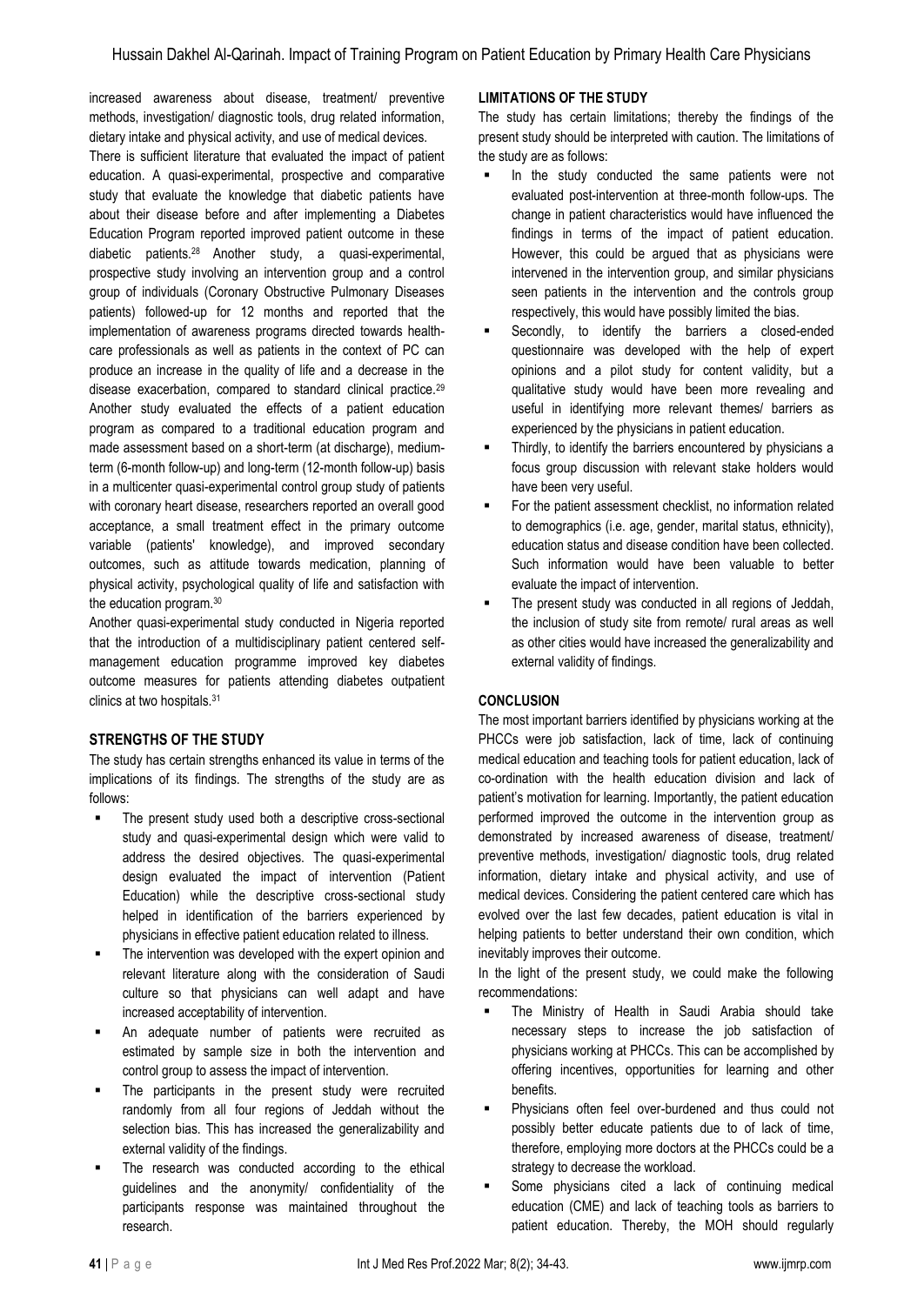conduct training for doctors, and should provide all adequate resources including both digital and print.

- Co-ordination with the health education division, Ministry of Health Saudi Arabia and other relevant departments should be increased.
- The physicians working at PHCC should be assessed at regular intervals to evaluate their patient education delivery.
- To motivate patients to learn, suitable resources should be used and they should be educated using their own preferred methods. If highly educated and digital oriented, digital resources/ applications should be used developed in the local language by relevant departments and utilized.
- A multi-center study with multiple follow-ups at least one year out would be useful in evaluating the impact of patient education. Importantly, a disease specific study could also be done to evaluate the impact of patient education on individual diseases such as diabetes, hypertension, etc. Moreover, in such study's other relevant information (i.e. socio demographics and disease characteristics) should be collected. To better identify the barriers experienced by physicians in patient education a qualitative study with both an open-ended questionnaire and focus group discussion involving all stake holders would have been desirable. Moreover, an increased number of physicians could be recruited to fill in similar closed-ended questionnaire used to identify the barriers experienced by physicians.

## **REFERENCES**

1. McKenzie JF, Neiger BL. Planning, implementing, and evaluating health promotion programs: a primer. 5th ed. San Francisco: Pearson/Benjamin Cummings; 2009.

2. Who.int. WHO | Health education [Internet]. 2015 [cited 26 November 2015]. http://www.who.int/topics/health\_education/en/

3. Kongstvedt PR. The Managed Health Care Handbook. 4th ed. Gaithersburg, Md.: Aspen Publishers; 2001.

4. Rankin SH, Stallings KD. Patient education: issues, principles, practices. 3rd ed. Philadelphia, Pa.: Lippincott-Raven Publishers; 1996.

5. Therapeutic patient education. Continuing education programmes for health care providers in the field of prevention of chronic diseases. Report of a WHO working group. Copenhagen, WHO Regional Office for Europe, 1998.

6. Renders CM, Valk GD, Griffin SJ, Wagner EH, Assendelft WJ. Interventions to improve the management of diabetes in primary care, outpatient, and community settings. Diabetes care. 2001 Oct 1;24(10):1821-33.

7. Jenhani M, Gaha K, Nabouli R, Ghedira A, Abdelaziz AB. Effectiveness of patient education on glycemic control in insulin treated patients in general practice. Diabetes & metabolism. 2005 Sep 1;31(4):376-81.

8. Falvo DR. Effective patient education: a guide to increased adherence. 4th ed. Sudbury, Mass.: Jones and Bartlett; 2011.

9. Bourbeau J, Julien M, Maltais F, Rouleau M, Beaupré A, Bégin R, Renzi P, Nault D, Borycki E, Schwartzman K, Singh R. Reduction of hospital utilization in patients with chronic obstructive pulmonary disease: a disease-specific self-management intervention. Archives of internal medicine. 2003 Mar 10;163(5):585-91.

10. Cabana MD, Slish KK, Evans D, Mellins RB, Brown RW, Lin X, Kaciroti N, Clark NM. Impact of physician asthma care education on patient outcomes. Health Education & Behavior. 2014 Oct;41(5):509-17.

11. Benefits of Patient Education. Patient Education Institute. http://ww2.patient-

education.com/main.asp?p=aboutus&s=bope&fs=aboutus&mode= full (accessed 2015).

12. Albano MG, Deccache A, Godibile A, d'Ivernois JF. Development of publications on patient education in chronic diseases from 1999 to 2009. Education thérapeutique du patient-Therapeutic patient education. 2009 Dec 1;1(2):S101-7.

13. The Joint Commission. Accreditation, Health Care, Certification. http://www.jointcommission.org/ (accessed 2015).

14. CBAHI - Saudi Central Board of Accreditation for Healthcare Institutions > Home. http://www.cbahi.gov.sa/apps/en/home.aspx (accessed 2015).

15. Central Department Of Statistics & Information. Central Department of Statistics & Amp; Information.

http://www.cdsi.gov.sa/english/index.php (accessed 2015).

16. Mostofian F, Ruban C, Simunovic N, Bhandari M. Changing physician behavior: what works?. The American journal of managed care. 2015 Jan;21(1):75-84.

17. Giguère A, Légaré F, Grimshaw J, Turcotte S, Fiander M, Grudniewicz A, Makosso‐Kallyth S, Wolf FM, Farmer AP, Gagnon MP. Printed educational materials: effects on professional practice and healthcare outcomes. The Cochrane Library. 2012 Jan 1.

18. O'Brien MA, Rogers S, Jamtvedt G, Oxman AD, Odgaard‐ Jensen J, Kristoffersen DT, Forsetlund L, Bainbridge D, Freemantle N, Davis D, Haynes RB. Educational outreach visits: effects on professional practice and health care outcomes. The Cochrane Library. 2007 Jan 1.

19. Soumerai SB, Avorn J. Principles of educational outreach ('academic detailing') to improve clinical decision making. Jama. 1990 Jan 26;263(4):549-56.

20. Hoffmann, SB, Mar CD. Evidence - Based Practice Across the Health Professions. 2nd ed. 2013.

21. Comite F, Gallagher TC, Villagra V, Koop CE. Patient education as medical intervention: a pilot study. HMO practice. 1998 Mar;12(1):17-23.

22. Salam MA, Siddiqui AF. Role of health education and barriers to compliance among diabetic patients. Rawal Medical Journal. 2014 Apr;39(2):212-5.

23. Vafaee-Najar A, Ebrahimipour H, Shidfar MR, Khani-Jazani R. Patient education services and the organizational factors affecting them at teaching hospitals affiliated with Mashhad University of Medical Sciences (MUMS), 2008. Journal of Men's Health. 2012 Dec 31;9(4):230-7.

24. Cianciara D, Miller M. Physicians's attitude toward patient education. Przeglad epidemiologiczny. 2002 Dec;57(3):531-40.

25. Kushner RF. Barriers to providing nutrition counseling by physicians: a survey of primary care practitioners. Preventive medicine. 1995 Nov 1;24(6):546-52.

26. Abdi A, Izadi A, Vafaeei K, Lorestani E. Assessment of Patient education barriers in viewpoint of nurses and general physicians. IRJABS. 2014;8(12):2252-56.

27. Pétré B, Gagnayre R, De Andrade V, Ziegler O, Guillaume M. From therapeutic patient education principles to educative attitude: the perceptions of health care professionals–a pragmatic approach for defining competencies and resources. Patient preference and adherence. 2017;11:603.

28. Otero LM, Zanetti ML, Ogrizio MD. Knowledge of diabetic patients about their disease before and after implementing a